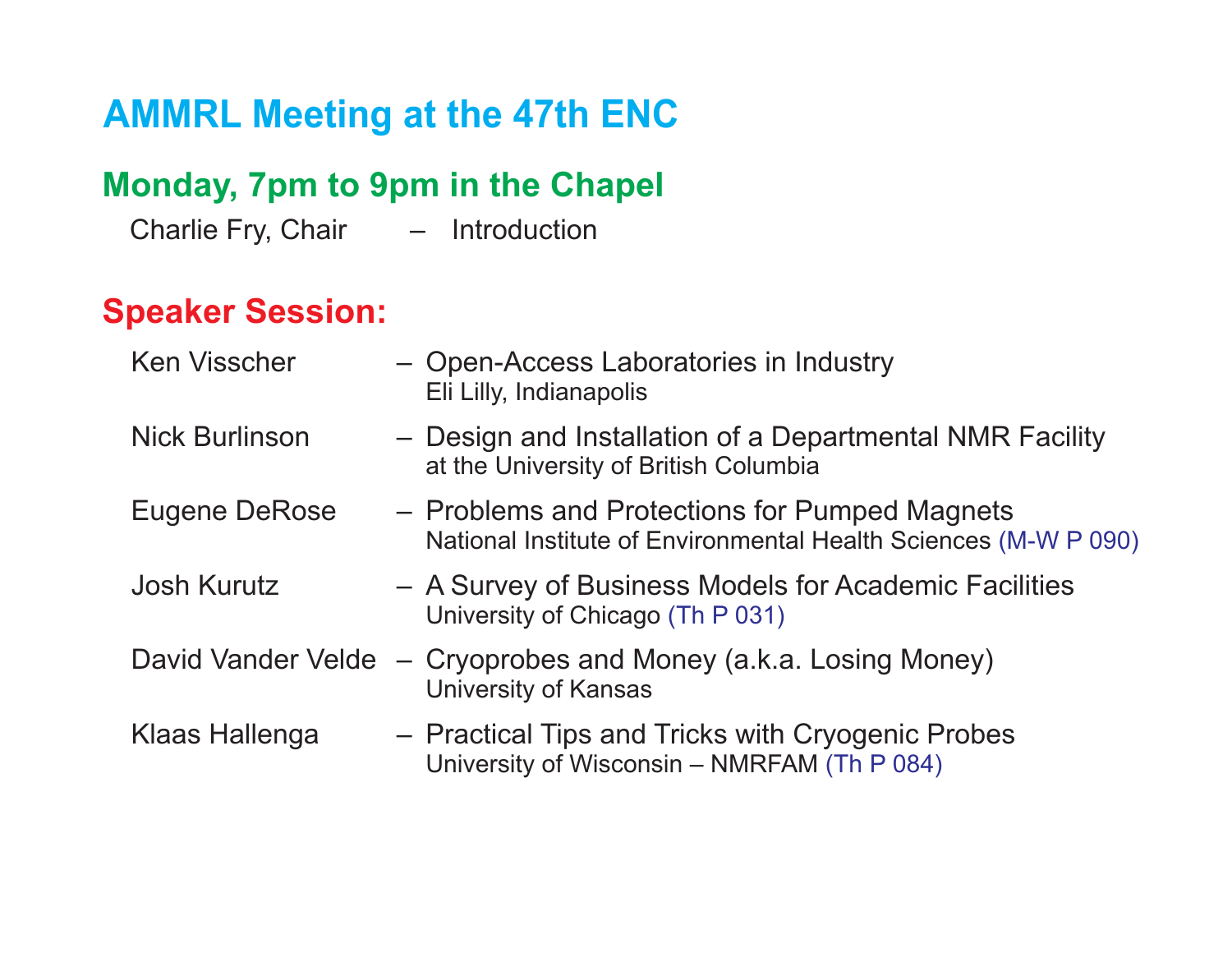# **Who:**

- $\blacktriangleright$ Managers of (or directing) magnetic resonance facilities.
- $\blacktriangleright$ Typically one person per facility.
- $\blacktriangleright$ Colleagues post and receive emails through that person.
- $\bigcirc$ Currently >1000 members worldwide.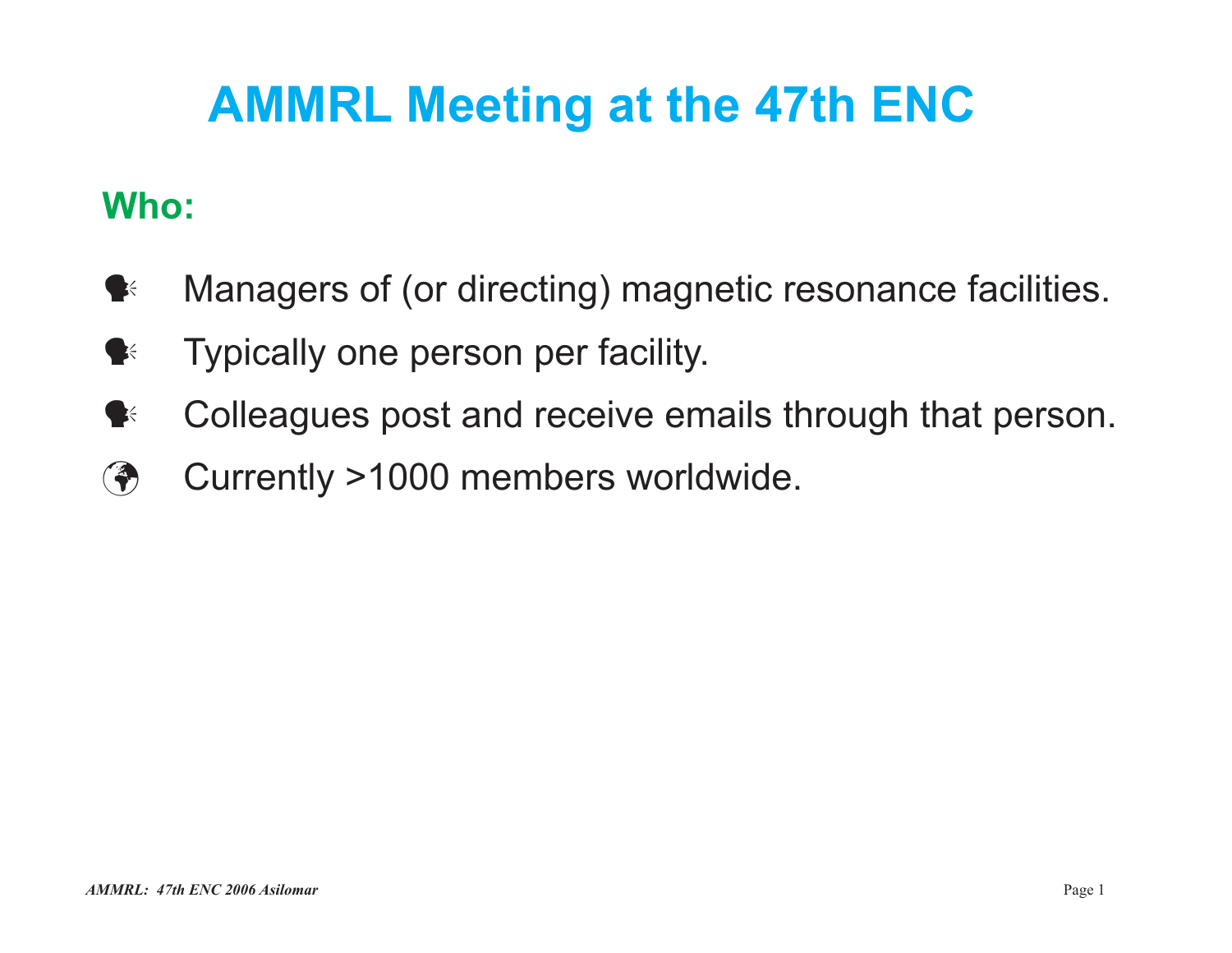## **Goal:**

 $8 - 5$  To assist one another in providing the best resources possible for research and applications using magnetic resonance spectroscopy, through exchange of information and experience.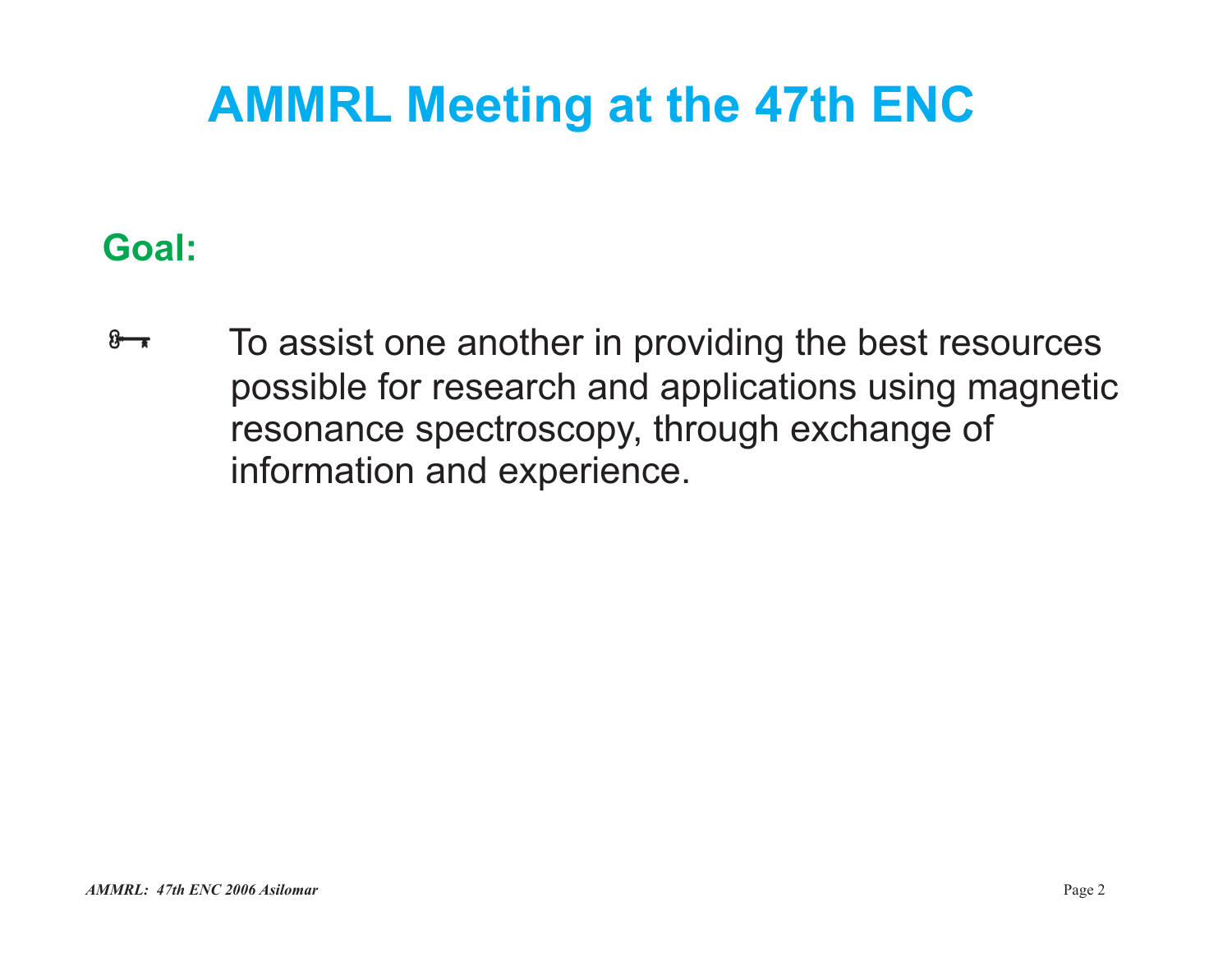## **Organization:**

 $\mathbb{S}^{\mathscr{I}}$  Nothing formal, but there is a Steering committee:

Rainer Haessner (TU Munich) Shaw Huang (Harvard) Rudi Nunlist (UC-Berkeley) Rich Shoemaker (U Colorado) Karen Ann Smith (U New Mexico) Bill Stevens (Southern Illinois U) Jane Strouse (UCLA)

Vera Mainz (U Illinois) Steve McKenna (Innovene, Chicago)

 $\circled{S}$  There are no mechanisms currently in place to deal with Working Groups, or similar issues.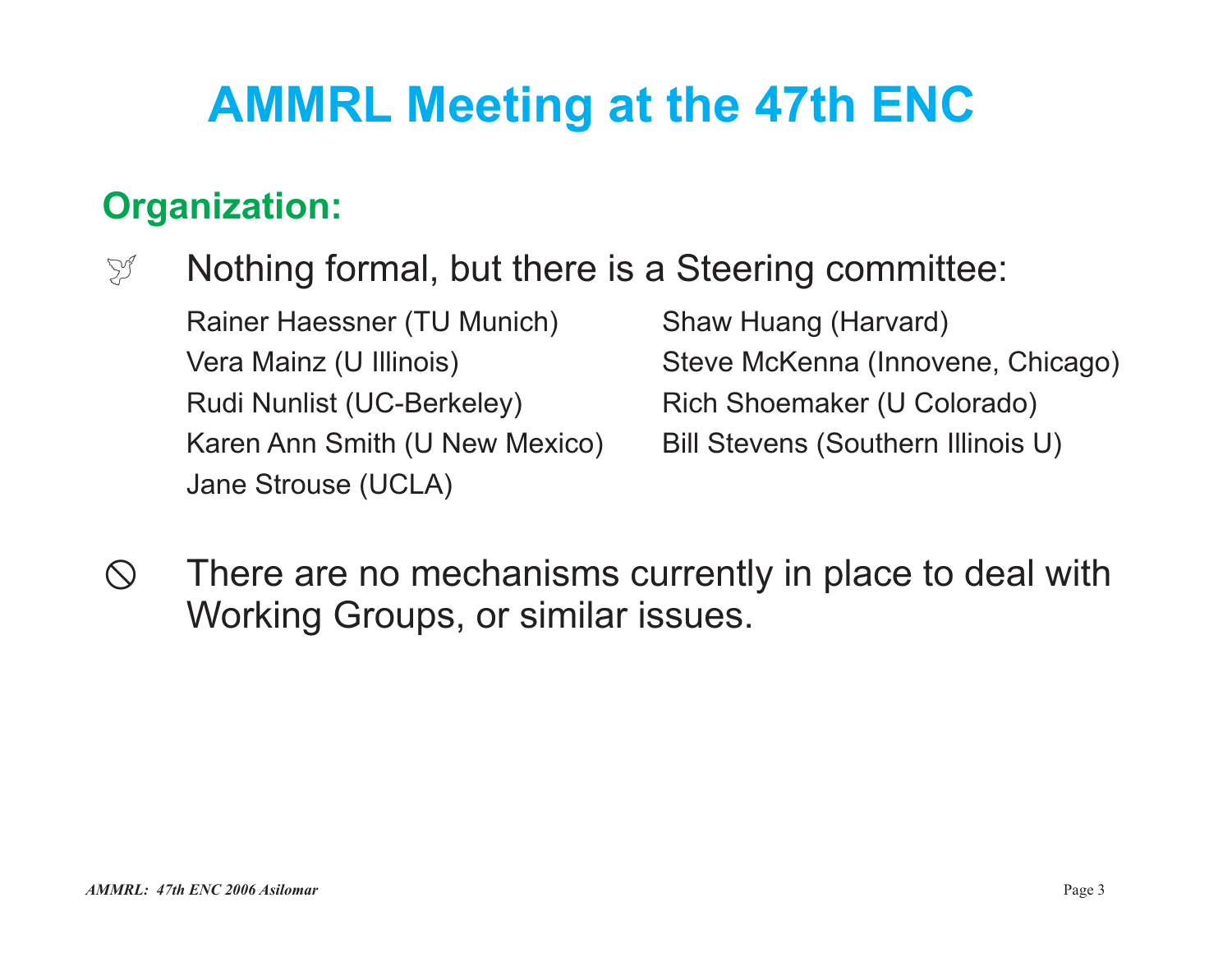# **Operations:**

- **AMMRL meetings at the ENC.**
- **Primarily through the email list-server, managed by Rich Shoemaker** at U Colorado.

Assistance is provided by the AMMRL Junta: Jeff Simpson, Letitia Yao, Karen Ann Smith (+ Rich)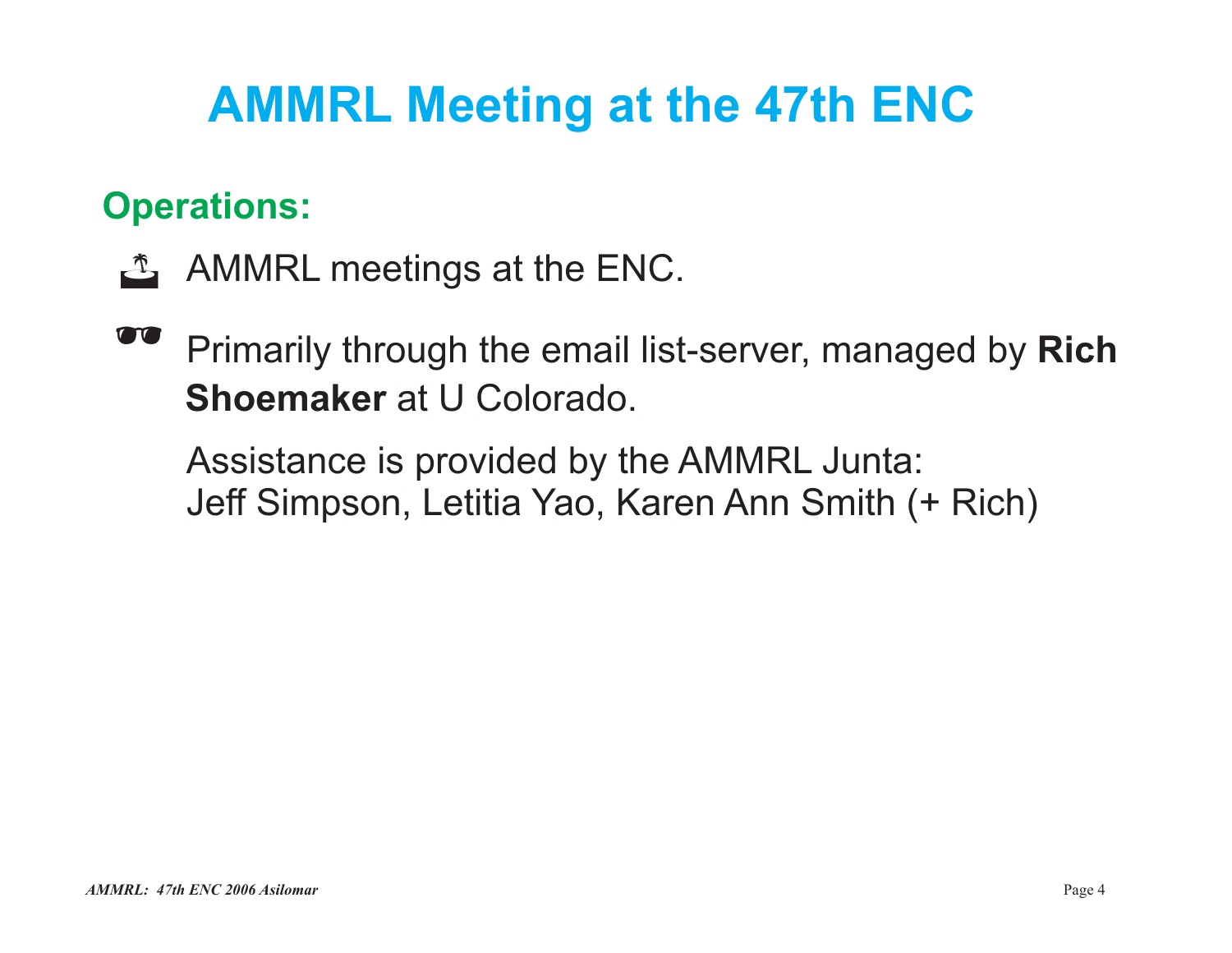## **Listserver rules:**

(see also http://chemnmr.colorado.edu/ammrl/archives/ammrl-faq.txt):

- $\blacktriangleright$ E-mail is sent as-is; no editing is done to legitimate posts.
- No attachments. Post figures and other pages on your own website, and include URL in email.  $\blacktriangleright$
- Reply (typically) only to original sender (not to full list).  $\blacktriangleright$
- Original sender provides Summaries (include that word in the Heading) when many responses are provided.  $\blacktriangleright$
- No advertisements or other commercial activities. $\blacktriangleright$

There is a searchable archive at the AMMRL website.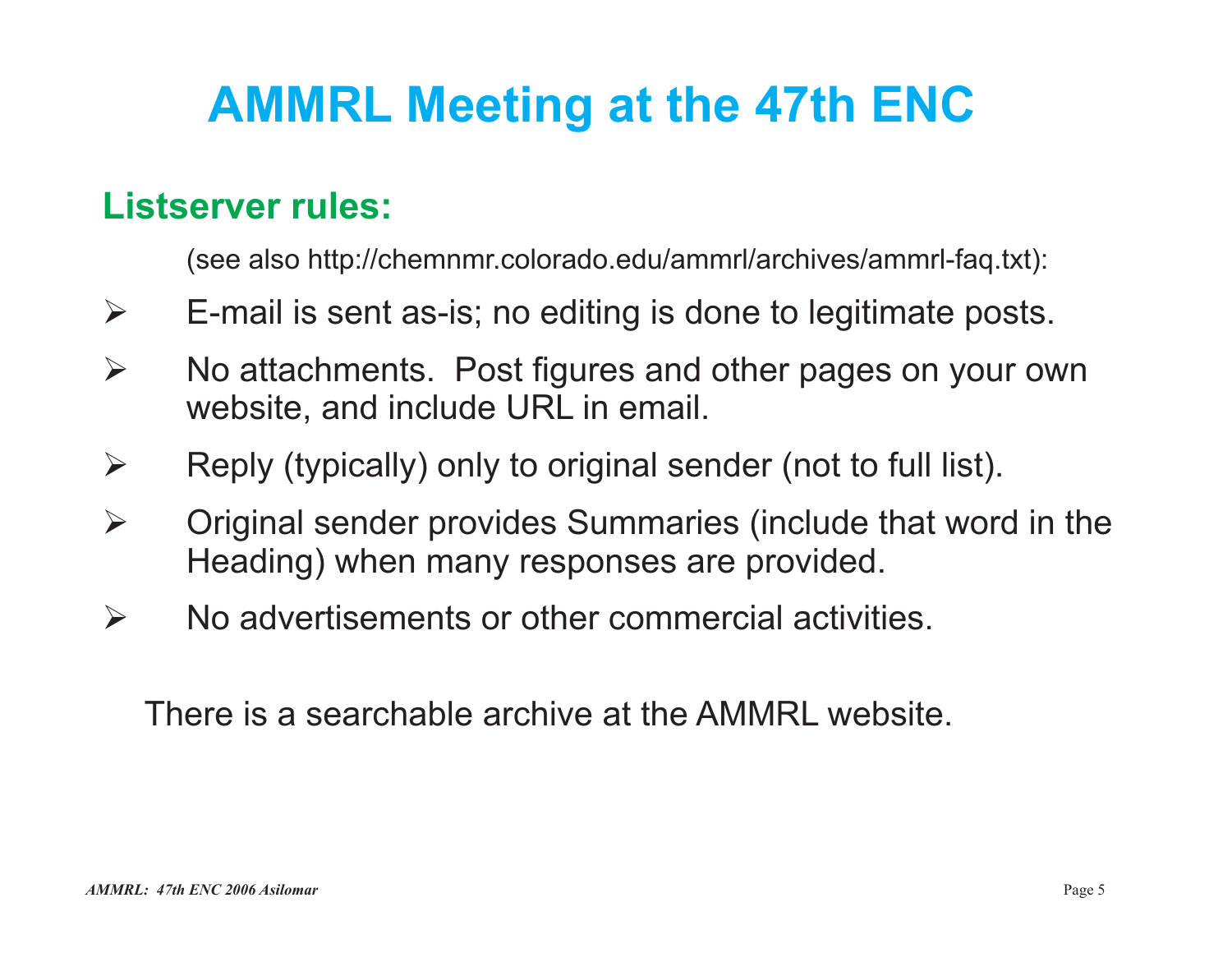### **Facility Design and Planning:**

#### **Siting**

elevatorsrailroadsfloor vibrationsbuilding sway cell towers/coherent noiseESRs, mass specs carpeting cryogenic accessories type proximity to magnet

#### **Safety**

oxygen sensors cryogen handling stray fields pacemakers pregnancy posting fire/water sprinklers

#### **Mechanical/Electrical**

power UPS (consoles, computers) HVAC - temp control new labsexisting labs gas air or N2dryers generators precoolers

#### **Computers/Networks**

monitorswi-fifirewalls/routers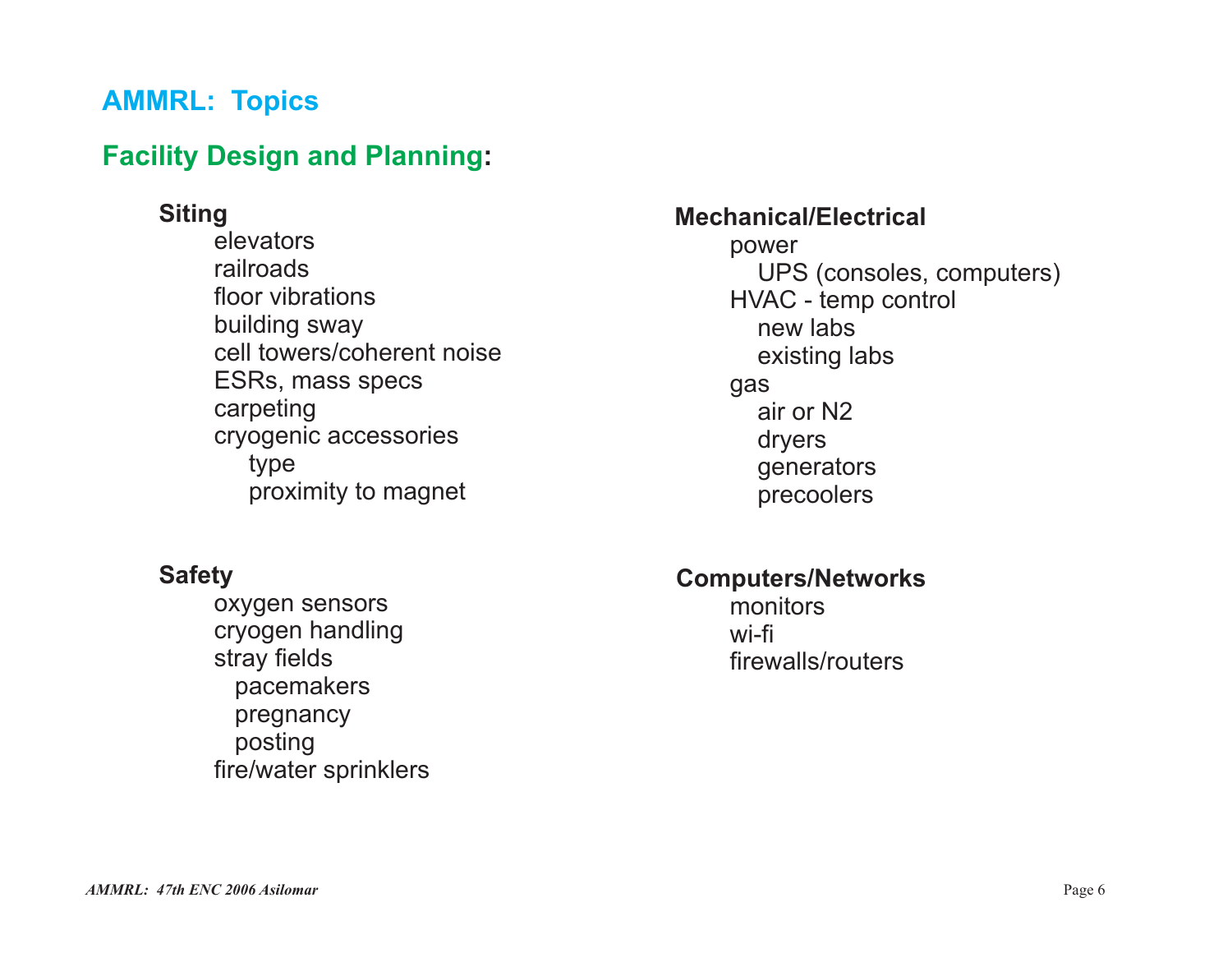### **Acquisition and Installation of New or Upgraded Spectrometers**

#### **Proposal Writing**

agency guidelines matches"other equipment" faculty interaction quotations insuring proper configuration involving 3rd party vendors

#### **Demos and Evaluation**

strategies magnets consolesprobes (cold and warm) collegial behavior site visits

#### **Purchasing**

competing vendors warrantiesdelivery time lines penalties

#### **Specifications/Installations**

vendor vs custommagnet drift line shape drift time-linepumped magnets line shape sensitivity cryogenic probes automated testselectronic testsetc.

**Should these issues becustomer or vendor driven?**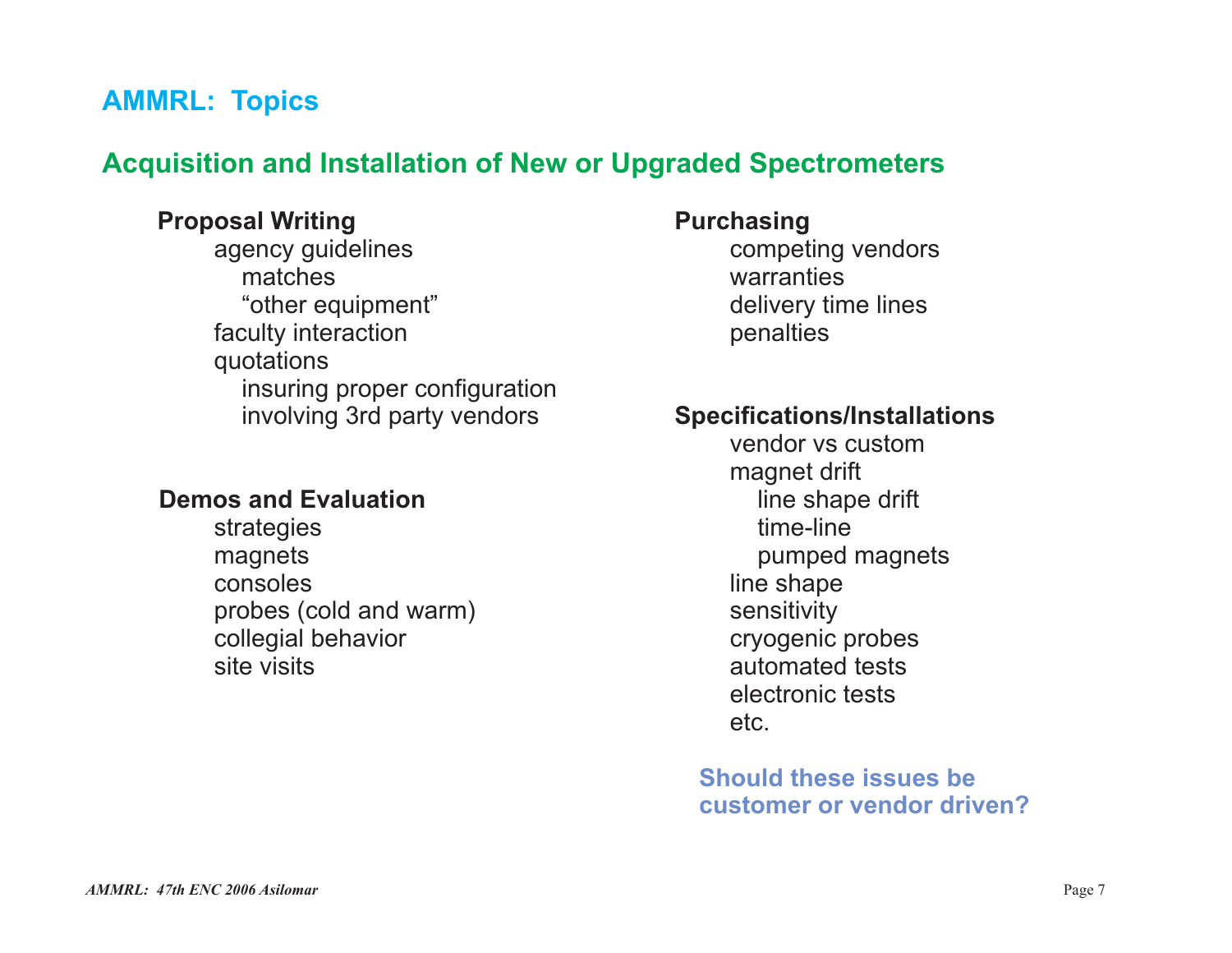### **Facility Operations and Research**

#### **Experiments**

implementation which flavorsource code/distributionhow-to guides odd nucleistandardseducation

#### **Special Environments**

Open Access Automationcold vs warm probes flow vs tubed probes hyphenated techniques

#### **Computers**

security home-built, compatibility backups data exchange

#### **Analysis Software**

desktop availability costs/licensing graphics exporting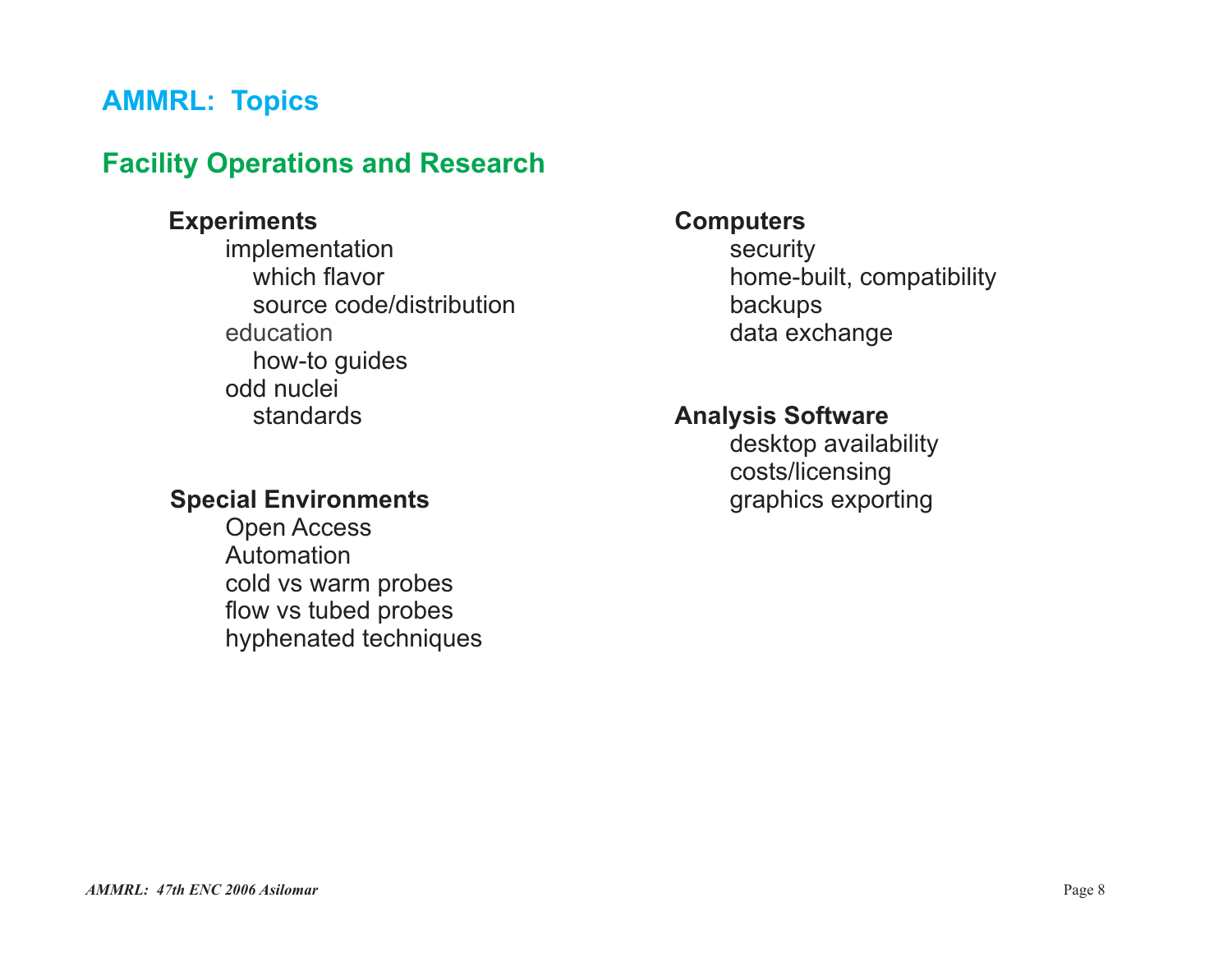### **Facility Business**

#### **Staffing**

typical duties people/instrument (or MHz) engineers salary+benefits surveys

#### **Finances**

feesservice workcryogenic probes expenses cryogens maintenance (cold probes) accounting software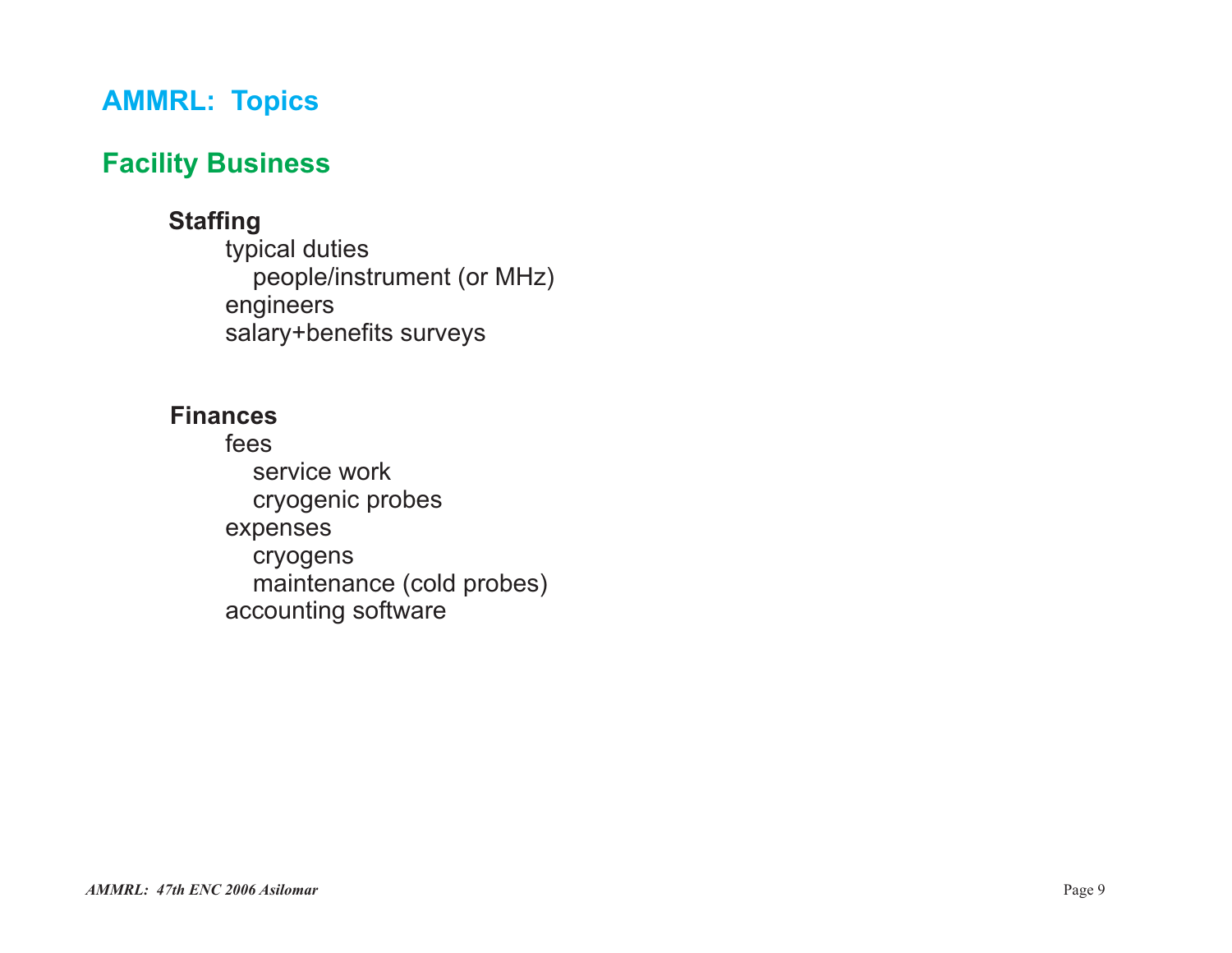### **Professional Communications**

#### **Instruction & Training**

level of training interaction with faculty staff as instructors/faculty

#### **Publishing**

collaborative guidelines what is possible what is typical

**Meetings and Travel** what is typical

#### **AMMRL**

very active email group active(?) ENC meetings

**expand to new Internet technologies?**

**very nice web forum from Perry Pellechia in limbo**

**Rainer Haessner has <sup>a</sup> wikipedia site at:**

**http://howto.ammrl.org**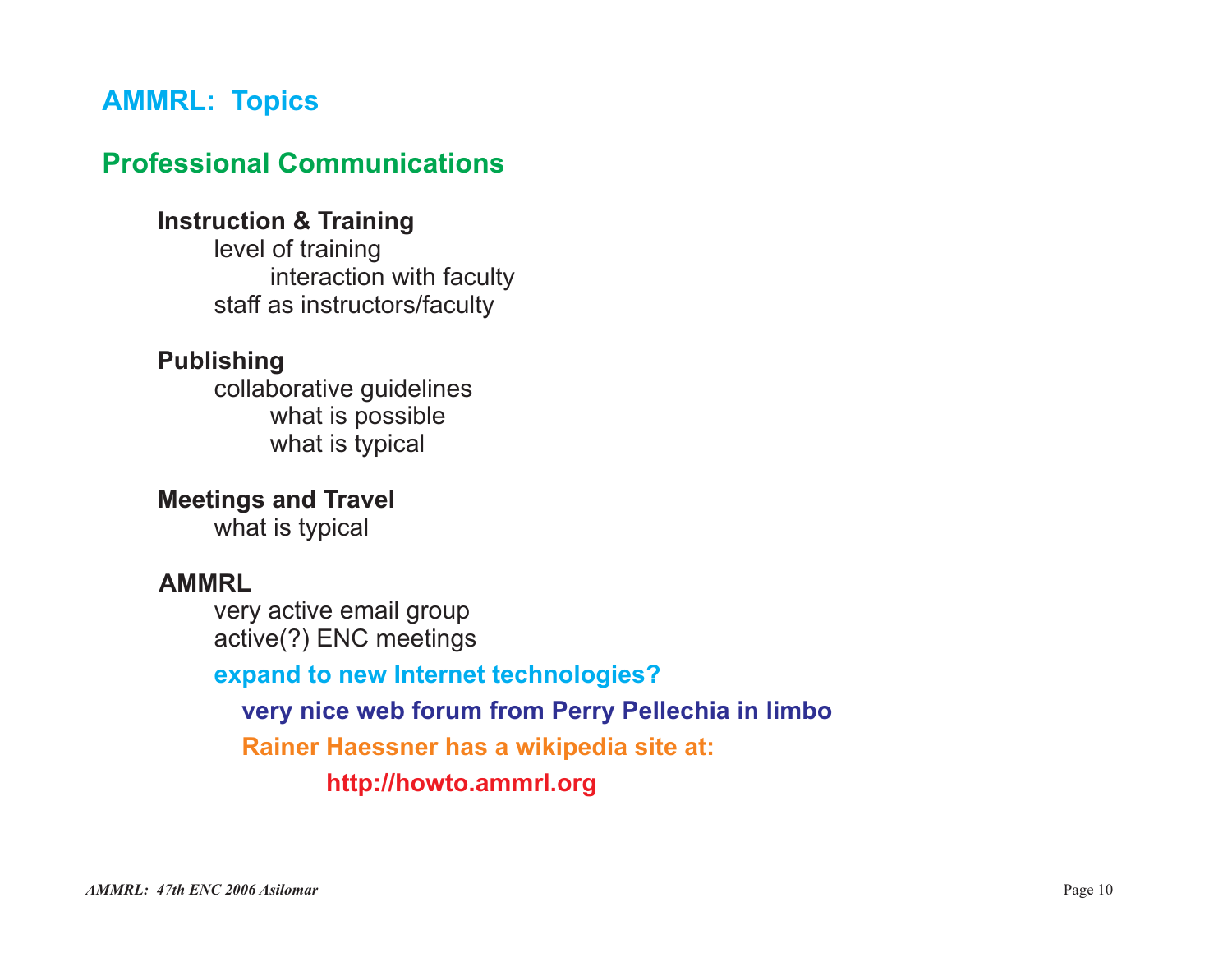## **Breakout Sessions:**

| <b>Cryogenic Probes</b>                 | many                    |                  |
|-----------------------------------------|-------------------------|------------------|
| <b>User Training/Competency</b>         | many                    |                  |
| laptops and security                    | <b>Rainer Haessner</b>  | <b>M-W P 405</b> |
| wikipedia site: http://howto.ammrl.org  | <b>Rainer Haessner</b>  |                  |
| do-it-yourself linux hosts              | Dave Vander Velde       |                  |
| desktop processing software (cost)      | <b>Pathre Sadanand</b>  |                  |
| open-source data integration (NMRpipe)  | <b>Michael Gryk</b>     | <b>Th P 087</b>  |
| facility computer configuration         | <b>Phil Dennison</b>    |                  |
| business issues, open access labs       | <b>Tom Stringfellow</b> |                  |
| sample changers                         | <b>Tim Burrows</b>      |                  |
| experiments for sample characterization | <b>Steve Huhn</b>       | Th P 038         |